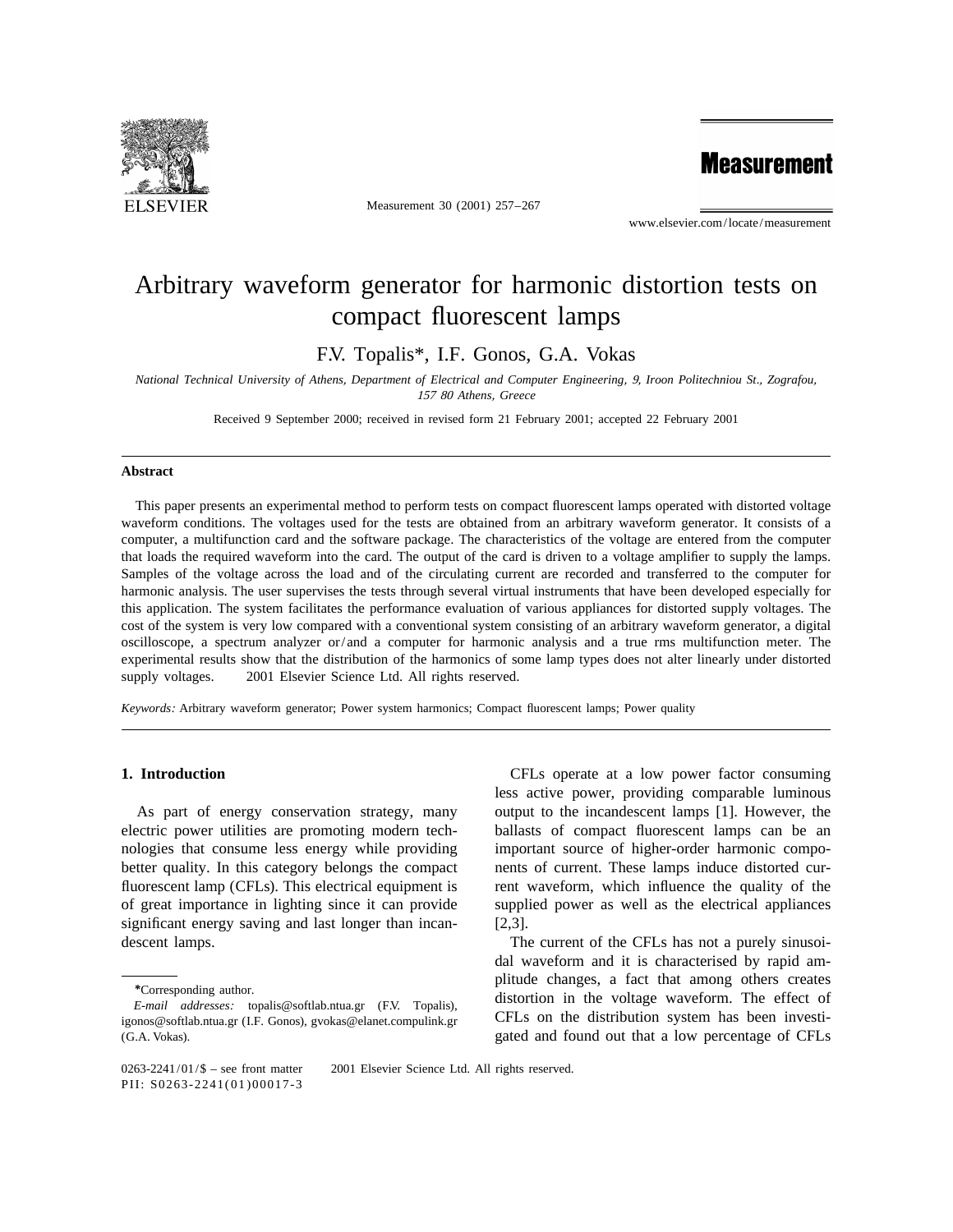may be sufficient to cause voltage distortion in The components of the voltage are entered from excess of 5% [4]. Some CFLs have total harmonic the computer, which loads the required waveform distortion (THD) of current higher than 100%, but into the card. The analogue output of the card is they have low active power compared with other driven to a voltage amplifier, where it is amplified up high-THD sources such as personal computers. That to 250 V, AC in order to supply the lamps. The is the reason why standards organisations have not lamps are mounted base-up as their regular burning set power quality requirements for CFLs [5,6]. ANSI position. The experimental apparatus is sketched in defines a limit of  $32\%$  [7] as the maximum current Fig. 1. THD of electronic lamps. This standard also The supply voltage and the current waveforms are specifies the limit of the amplitude of all high-order recorded and transferred into the computer through harmonics to 30% of the fundamental amplitude. The analogue inputs of the card. Both waveforms are upper limit of all the higher than the 11th order analysed and their harmonic components are comharmonics is defined as 7% of the fundamental. The puted. limit of the current THD of electronic ballasts is The computer controls the experimental procedure 20%, according to IEEE [5] and IEC [6]. using Lab View software package. The environment

puters etc.), which are sources of harmonics causes grammes using graphical programming language. It distortion in the line voltage. Consequently, it is uses terminology, icons and ideas familiar to scipossible for some CFL lighting systems to be entists and engineers and relies on graphical symbols installed in locations where the supply voltage is not rather than textual language to describe programming always pure sinusoidal. In this case, the harmonic actions. It has extensive galleries of functions and components of the line voltage may affect the subroutines for most programming tasks including performance of CFLs. The aim of this project is to data acquisition. Virtual instruments (VIs) imitate develop an experimental apparatus for the inves- actual instruments. tigation of the harmonic distortion and the problems The experimental procedure of this project is split that may be caused to the distribution network by into a series of tasks that can be divided again until CFLs as well as to the CFL's performance. the complicated application becomes a series of

### 2.1. *General description*

The voltages used for the tests are obtained from an arbitrary waveform generator. It consists of a The characteristics of the supply voltage are

The increasing use of electrical devices (com- of Lab View is very friendly for developing pro-

simple subtasks. The tasks and the subtasks are performed by the user of the computer via several **2. Experimental apparatus** VIs that have been especially developed for the purposes of the project.

### 2.2. *Arbitrary waveform generator*

computer, the multifunction card AT-MIO-16E-10 of defined by a VI, which simulates the panel of the National Instruments, the software package and a physical instrument. It contains an interactive user voltage amplifier. interface that is the front panel of the arbitrary



Fig. 1. Experimental apparatus.